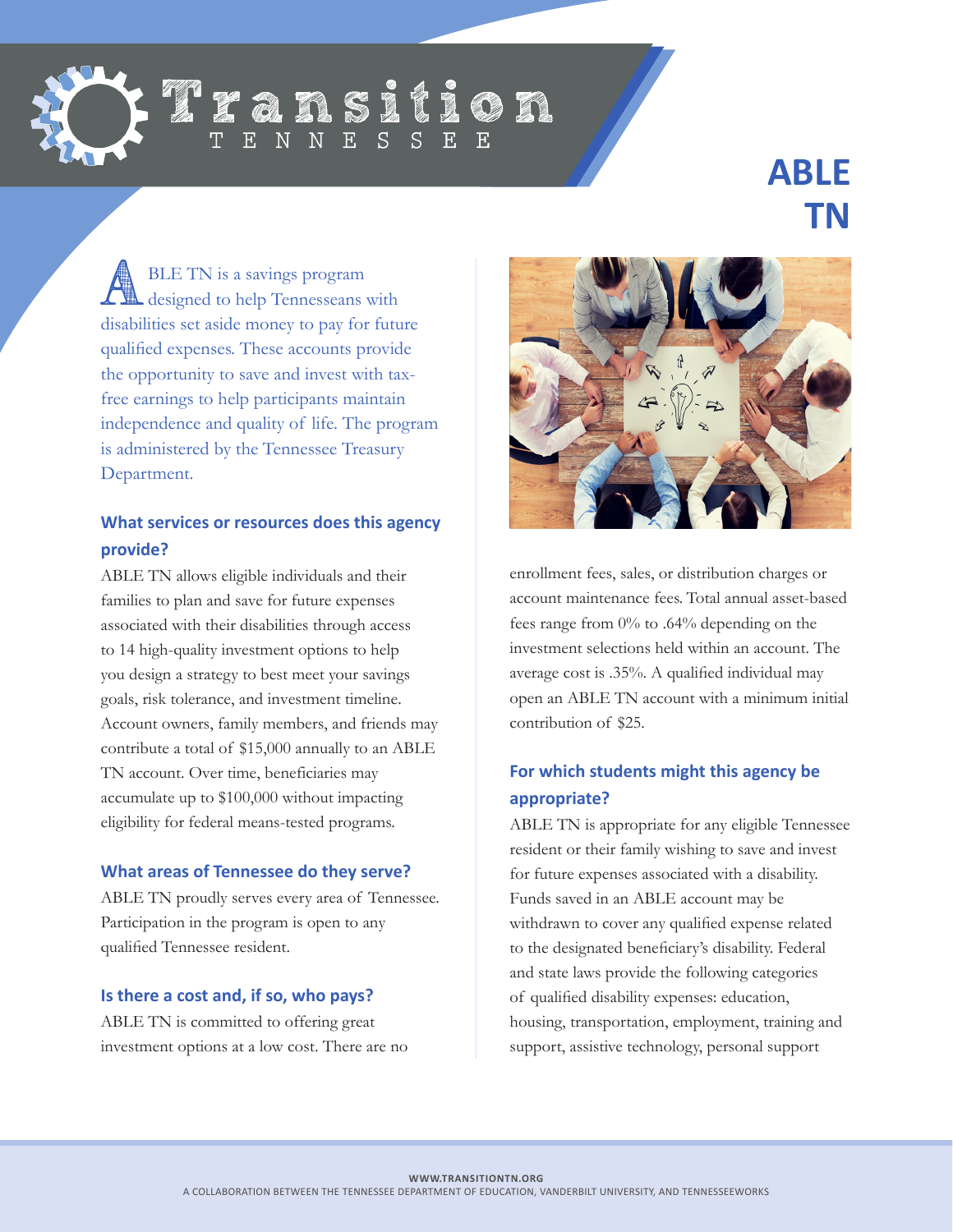

services, health, prevention and wellness, financial management, administrative services, legal fees, expenses for oversight and monitoring, and funeral and burial expenses.

# **Who is eligible to receive their services/ supports and when?**

Tennessee residents who have been diagnosed with a disability on or before age 26 may qualify for ABLE TN by meeting one of the following criteria:

- Eligible to receive Supplemental Security Income (SSI)
- Eligible to receive Social Security Disability Insurance (SSDI)
- Diagnosed by a qualified physician as having a physical or mental disability resulting in marked and severe functional limitations that is expected to last no less than 12 months

Additionally, ABLE TN developed [ABLE Assist](http://abletn.gov/ableassist/index.html), an interactive guide, to help individuals determine eligibility by answering a few simple questions.

#### **What is the referral process? What documents are needed?**

There is no referral process for opening an ABLE TN account. Federal regulations do not require ABLE programs to collect proof of eligibility during enrollment; however, participants are required to certify that the designated beneficiary meets the eligibility criteria to open an account. It is recommended that the individual or family retain proof of eligibility, in the event it is requested by ABLE TN or the IRS.

**Where can I learn more? Visit their website at:** [AbleTN.gov](http://AbleTN.gov)

#### **What is the family's responsibility?**

ABLE TN allows designated beneficiaries, or their Authorized Individual, such as parents, guardians, or conservators, to establish and manage an account. A designated beneficiary or Authorized Individual may grant access to an individual or entity through a Power of Attorney form to act on behalf of and for the benefit of the designated beneficiary or their Authorized Individual. If the designated beneficiary is a minor, a parent or guardian is required.

#### **What is the student's responsibility?**

An ABLE TN account is owned by and for the sole benefit of the designated beneficiary. Designated beneficiaries over the age of 18 may establish and manage their own ABLE TN accounts; however, a parent or guardian is required for a beneficiary under the age of 18.

## **How (and when) do you involve them in the transition planning process?**

- The teacher can share the downloadable materials that are available on the Advisor Resources tab of www.abletn.gov to provide more information to families.
- Invite an ABLE TN representative to speak to the parents about the benefits of opening an